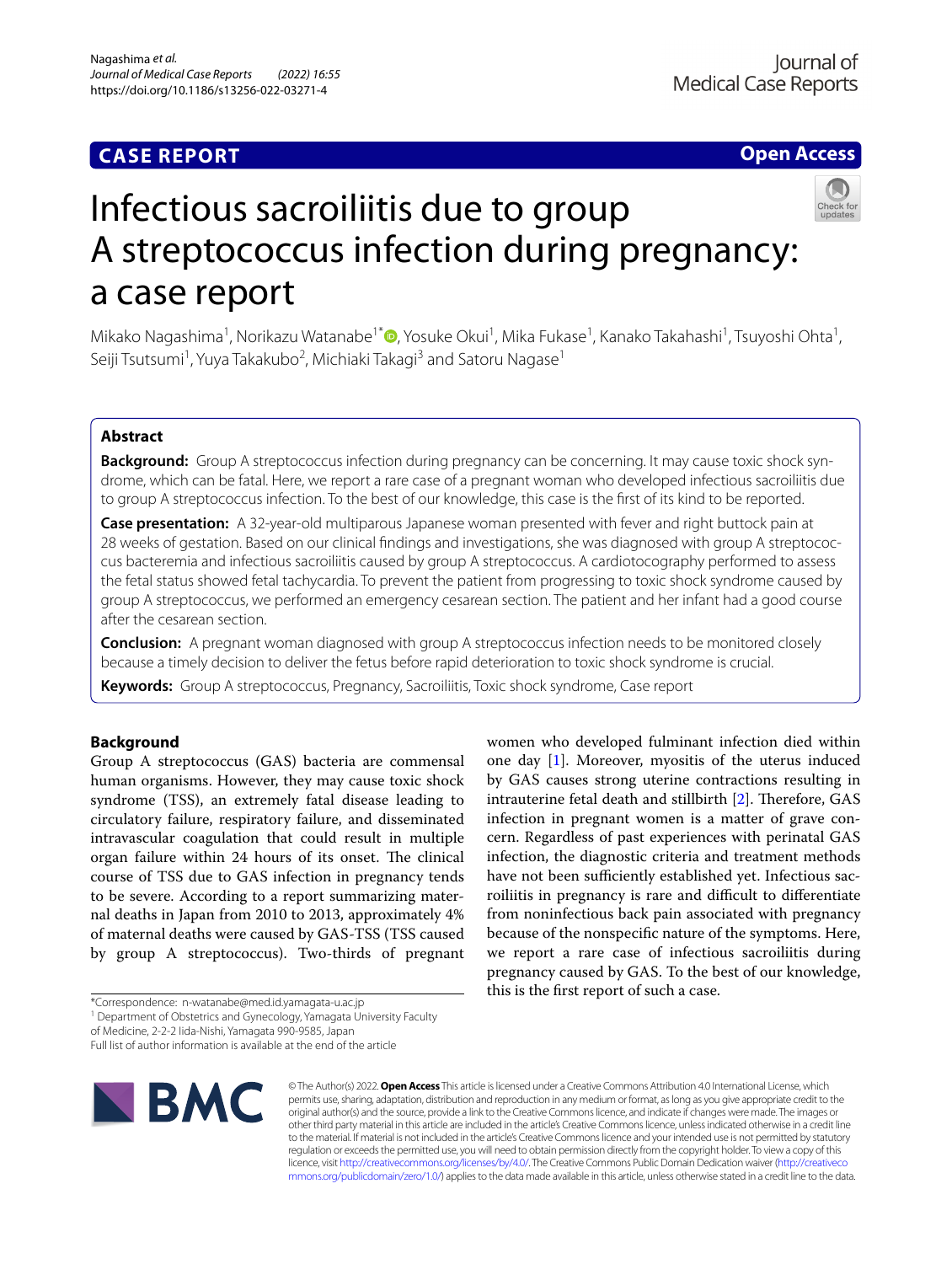# **Case presentation**

A 32-year-old Japanese woman, gravida two and para one, at 28 weeks of gestation, developed a fever of over 38 °C following right buttock pain without any known cause after waking up. She was brought to our emergency room for increasing pain. A brief history revealed she was being treated with certolizumab pegol for rheumatoid arthritis for 2 years. Her rheumatoid arthritis was graded as Stage II by Steinbrocker's classifcation, and she had no lesions on her sacroiliac joints (Larsen grade 0). She was also suspected of sufering from Sjogren's syndrome and experienced upper respiratory symptoms 2 weeks before the onset of buttock pain.

On initial clinical assessment, her temperature was 37.8 °C and her heart rate was 107 beats per minute. She had no respiratory or abdominal symptoms. She complained of a sharp pain around her right sacroiliac joint that was tender on examination.

Laboratory investigations revealed that her white blood cell count (17,800/ $\mu$ L, normal value <7800/ $\mu$ L) and C-reactive protein  $(2.63 \text{ mg/dL}$ , normal value <0.3 mg/ dL) values were high at the time of hospitalization. An obstetric sonography showed that she did not have a thickened placenta or any retroplacental collection. The estimated fetal weight was 1245 g. Her right sacroiliac joint demonstrated a high-intensity signal on both T2-weighted magnetic resonance imaging (MRI) and short-tau inversion recovery (STIR), which suggested the presence of arthritis (Fig. [1\)](#page-1-0). She was diagnosed with right infectious sacroiliitis and admitted to our orthopedic department. Her treatment was initiated with intravenous administration of ceftriaxone  $(2 \text{ g per day})$ . The next day, she complained of decreased fetal movement. A cardiotocography showed fetal tachycardia (180– 190 beats per minute). Furthermore, GAS was detected in her blood culture collected on admission. Urine, nasal, and pharyngeal cultures were all negative for GAS. We diagnosed her with GAS bacteremia and performed an emergency cesarean section under general anesthesia. She delivered a female neonate weighing 1286 g with Apgar scores of 3 and 7 at 1 and 5 minutes, respectively. Her umbilical artery pH was 7.344.

After the operation, the patient was moved to an intensive care unit. Ceftriaxone administration was stopped after a day, and her antibiotics were changed to clindamycin (2.4 g per day) and ampicillin (2 g per day) to treat the GAS infection. Her blood gas analysis showed poor oxygenation, and chest x-ray showed mild pulmonary edema; therefore, she was continued on oxygen administration with a venturi mask. Next day post-surgery, her blood tests revealed low albumin (1.7 g/dL) and antithrombin (61%) levels. Hence, an albumin preparation and antithrombin was administered. On the same day, her chest x-ray showed exacerbation of the pulmonary edema. She was then started on continuous positive airway pressure for 2 days. Three days after surgery, she was moved to the general ward once she was stable. Over the following days, the patient progressively improved, and her intravenous antibiotics were discontinued. She was started on an oral administration of amoxicillin (2250 mg per day) and discharged after a 15-day hospital stay (Fig. [2\)](#page-2-0). Her sacroiliac joint was rated Larsen grade 0 (normal) upon x-ray after discharge.

A pathological examination of her placenta revealed no evidence of chorioamnionitis, corditis, placental infarction, or placental hemangiomatosis. However, villitis of unknown etiology was partially recognized.

The female baby was evaluated by a neonatologist, and diagnosed with respiratory distress syndrome. She was intubated and administered a surfactant. She had no

<span id="page-1-0"></span>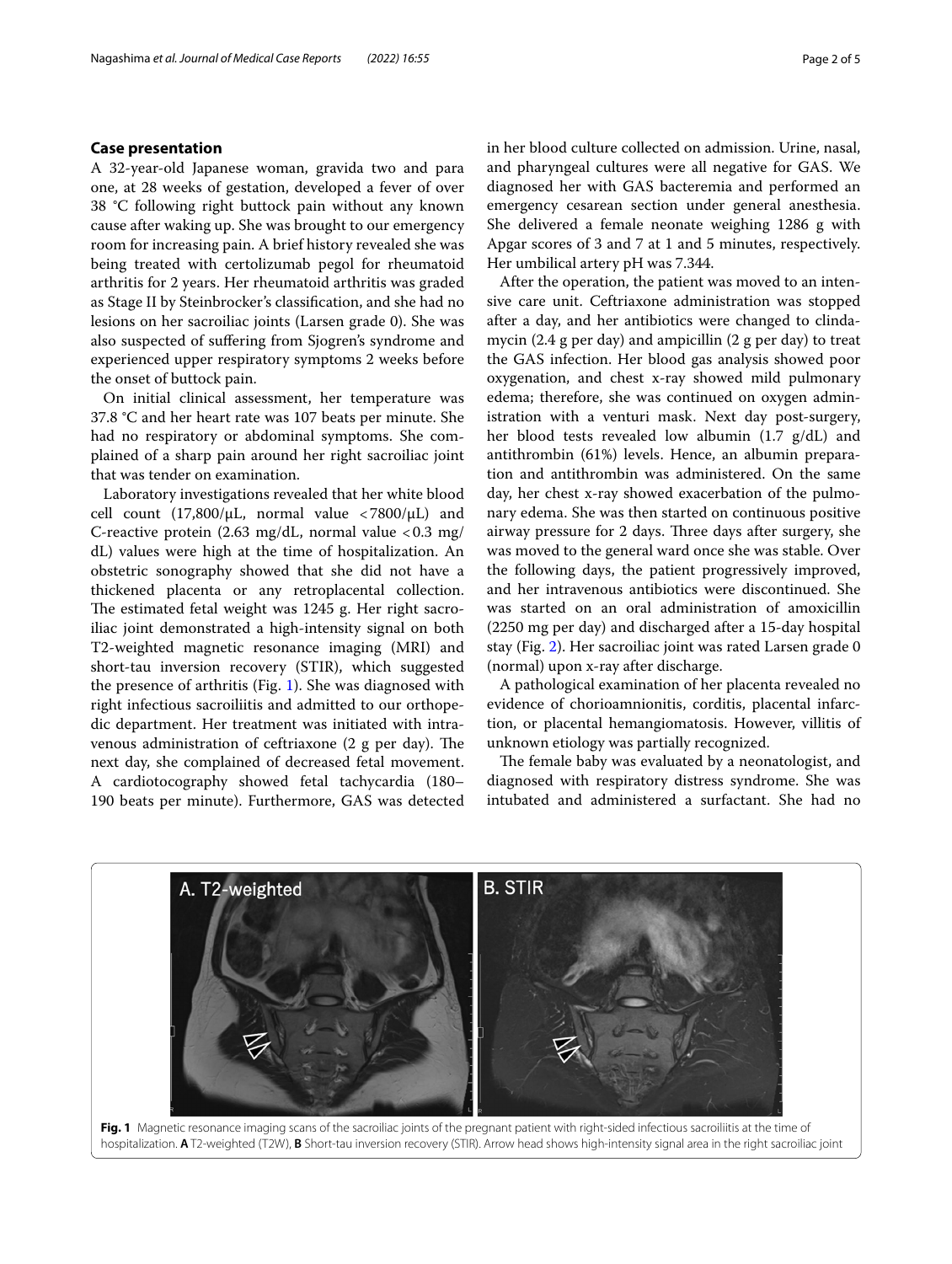

<span id="page-2-0"></span>obvious signs of infection and was treated for extremely low birth weight in the neonatal intensive care unit. Administration of ampicillin (100 mg/kg/day) was initiated as a preventive measure for 4 days. Her blood culture was negative. She was extubated 4 days after birth and discharged from the hospital 81 days after birth. Her weight was 3172 g at discharge.

# **Discussion and conclusions**

Pregnancy-related infectious sacroiliitis has a very low incidence. It has been reported to occur during pregnancy, in the postpartum period, or after a miscarriage. During pregnancy, the sacroiliac joints relax and receive increased blood flow, increasing the risk of hematogenous infection. Pressure from an enlarged uterus or damage caused to sacroiliac joints during delivery can further increase this risk. These changes in pregnant women are thought to initiate the pathogenic mechanism of preg-nancy-related sacroiliitis [\[3](#page-3-2)]. Although the causative bacterium is not always detected, *Staphylococcus aureus* is the most common cause of pregnancy-related infectious sacroiliitis  $[4]$  $[4]$ . To the best of our knowledge, this is the frst reported case of sacroiliitis due to GAS infection during pregnancy. Besides this case, only one other case of sacroiliitis caused by GAS in the postpartum period has been reported [\[5](#page-4-0)]. Peripartum infectious sacroiliitis due to GAS is rare and difficult to diagnose.

It is important to consider noninfectious sacroiliitis as a diferential diagnosis in such cases because diagnosis of an infection localized at the sacroiliac joint is difficult. Our patient had been known to sufer from rheumatoid arthritis. Sacroiliitis associated with rheumatoid arthritis is found to occur in about 30% of patients with Steinbrocker's stage III–IV; however, it is less common in patients with stage I–II [[6](#page-4-1)]. Our patient was stage II. Since she had no lesions on her sacroiliac joints and her onset of symptoms was rapid, sacroiliitis due to rheumatoid arthritis was excluded. Considering her pregnancy, we avoided a joint aspiration and arrived at a diagnosis based on her symptoms and her MRI report. We fnally confrmed our diagnosis as sacroiliitis due to GAS infection based on the blood culture report.

A number of criteria for diagnosing GAS-TSS have been proposed by the Centers for Disease Control and Prevention [\[7](#page-4-2)]. In Japan, a GAS-TSS diagnostic criteria draft from the Ministry of Health and Welfare research group has been presented [\[8](#page-4-3)]. Regardless of these reports, the diagnostic criteria for GAS-TSS have not yet been established in Japan. Perinatal GAS-TSS, especially in late pregnancy, is characterized by rapid progression [\[2](#page-3-1)]. GAS-TSS in pregnancy is rapidly exacerbated because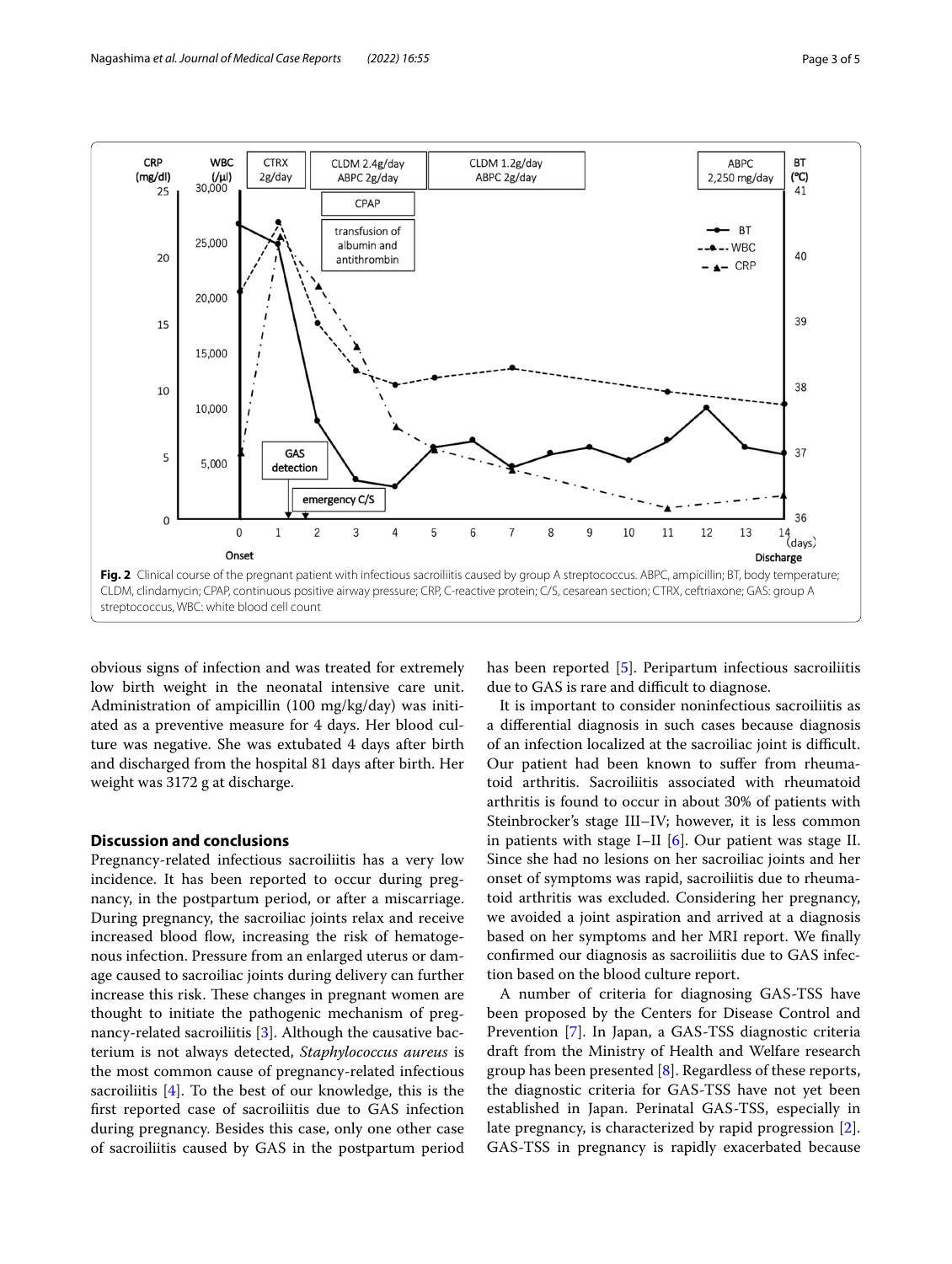the bacteria growing in the myometrium are pushed into the bloodstream by frequent contractions of the uterus, which is not the case in GAS-TSS occurring in nonpregnant and postpartum women.

An early diagnosis of GAS infection is difficult because the initial symptoms of GAS-TSS, such as upper respiratory infammation, are atypical. Our patient also had upper respiratory symptoms 2 weeks before her admission. A rapid antigen detection test would have been useful for early diagnosis of GAS infection in our patient; however, it was not performed as we did not suspect GAS infection at admission. We observed that, in the clinical course of such patients, an abnormal fetal heart rate tends to precede maternal and fetal deterioration.

The protocol for delivery in pregnant patients with perinatal GAS infection remains unclear. In general, strategies such as the administration of antibiotics and systemic treatment against shock and multiple organ failure are followed. However, the optimal timing and method of delivery have not been determined. This case was diagnosed as a GAS infection but did not progress to TSS. We performed an emergency cesarean section when we detected GAS in the blood culture and observed fetal tachycardia to prevent an exacerbation to GAS-TSS of the "parturition type." If infectious sacroiliitis is caused by bacteria other than GAS, the estimated prognosis is not poor. However, our patient was determined to have GAS infection manifesting as sacroiliitis and bacteremia, which could rapidly exacerbate GAS-TSS and cause poor prognosis. During pregnancy, we consider treatment before the development of myometrial GAS infection as important, because the patients could have poor prognoses once GAS-TSS parturition type develops. Since no uterine contractions were observed preoperatively and no bacterial colonization was detected in the placenta post-delivery, we concluded that there was no GAS proliferation in the myometrium. Based on the fact that she did not have premature uterine contractions, we thought that early delivery by cesarean section could prevent her from progressing to the parturition type of GAS-TSS.

Here, we presented a rare case of a pregnant woman with infectious sacroiliitis caused by GAS at 28 weeks of gestation. As there is no guideline to manage women with GAS infection during pregnancy, based on our patient's clinical course, we decided to perform a cesarean section to prevent her progression to a serious condition regardless of her pregnancy being at a preterm gestational stage.

Thus, we conclude that, when a pregnant woman develops GAS bacteremia, early delivery can be considered to prevent a rapid progression to the "parturition type" of GAS-TSS that could be fatal for the mother and her infant.

#### **Abbreviations**

GAS: Group A streptococcus; TSS: Toxic shock syndrome; GAS-TSS: Toxic shock syndrome caused by group A streptococcus; MRI: Magnetic resonance imaging; STIR: Short-tau inversion recovery.

#### **Acknowledgements**

None.

#### **Authors' contributions**

MN was a major contributor in writing the manuscript. YO, MF, KT, and TO performed the cesarean section and obstetrical management. YT and MT treated the patient at the orthopedic department before and after her cesarean section. NW, ST, and SN participated in management of the patient and helped to write the manuscript. All authors have agreed both to be personally accountable for the author's own contributions and to ensure that questions related to the accuracy or integrity of any part of the work, even ones in which the author was not personally involved, are appropriately investigated and resolved, and that the resolution is documented in the literature. All authors read and approved the fnal manuscript.

#### **Funding**

Not applicable.

## **Availability of data and materials**

Not applicable.

## **Declarations**

#### **Ethics approval and consent to participate**

This work was approved by the Ethical Review Committee of Yamagata University Faculty of Medicine. The approval number of the ethics committee is 2019-S-42.

#### **Consent for publication**

Written informed consent was obtained from the patient for publication of this case report and any accompanying images. A copy of the written consent is available for review by the Editor-in-Chief of this journal.

#### **Competing interests**

The authors declare no competing interests.

#### **Author details**

<sup>1</sup> Department of Obstetrics and Gynecology, Yamagata University Faculty of Medicine, 2-2-2 lida-Nishi, Yamagata 990-9585, Japan. <sup>2</sup>Department of Rehabilitation, Yamagata University Faculty of Medicine, Yamagata, Japan. 3 <sup>3</sup> Department of Orthopedic, Yamagata University Faculty of Medicine, Yamagata, Japan.

Received: 24 July 2020 Accepted: 13 January 2022 Published online: 11 February 2022

#### **References**

- <span id="page-3-0"></span>1. Hasegawa J, Sekizawa A, Yoshimatsu J, Murakoshi T, Osato K, Ikeda T, *et al*. Cases of death due to serious group A streptococcal toxic shock syndrome in pregnant females in Japan. Arch Gynecol Obstet. 2015;291:5–7.
- <span id="page-3-1"></span>2. Yamada T, Yamada T, Yamamura MK, Katabami K, Hayakawa M, Tomaru U, *et al*. Invasive group A streptococcal infection in pregnancy. J Infect. 2010. <https://doi.org/10.1016/j.jinf.2010.03.011>.
- <span id="page-3-2"></span>3. Nakahara S, Tanaka N, Uchida T, Tomonaga T, Matsumoto A, Morisaki S, *et al*. A case of pyogenic sacroiliitis in pregnancy. Orthoped Traumatol. 2010;59:847–51.<https://doi.org/10.5035/nishiseisai.59.847>(**in japanese**).
- <span id="page-3-3"></span>4. Cekmez Y, Göçmen A, Arslan O, Şanlikan F, Baici TS. A rare reason for pelvic pain in pregnancy: infectious sacroiliitis. Case Rep Med. 2015;2015:10–3.